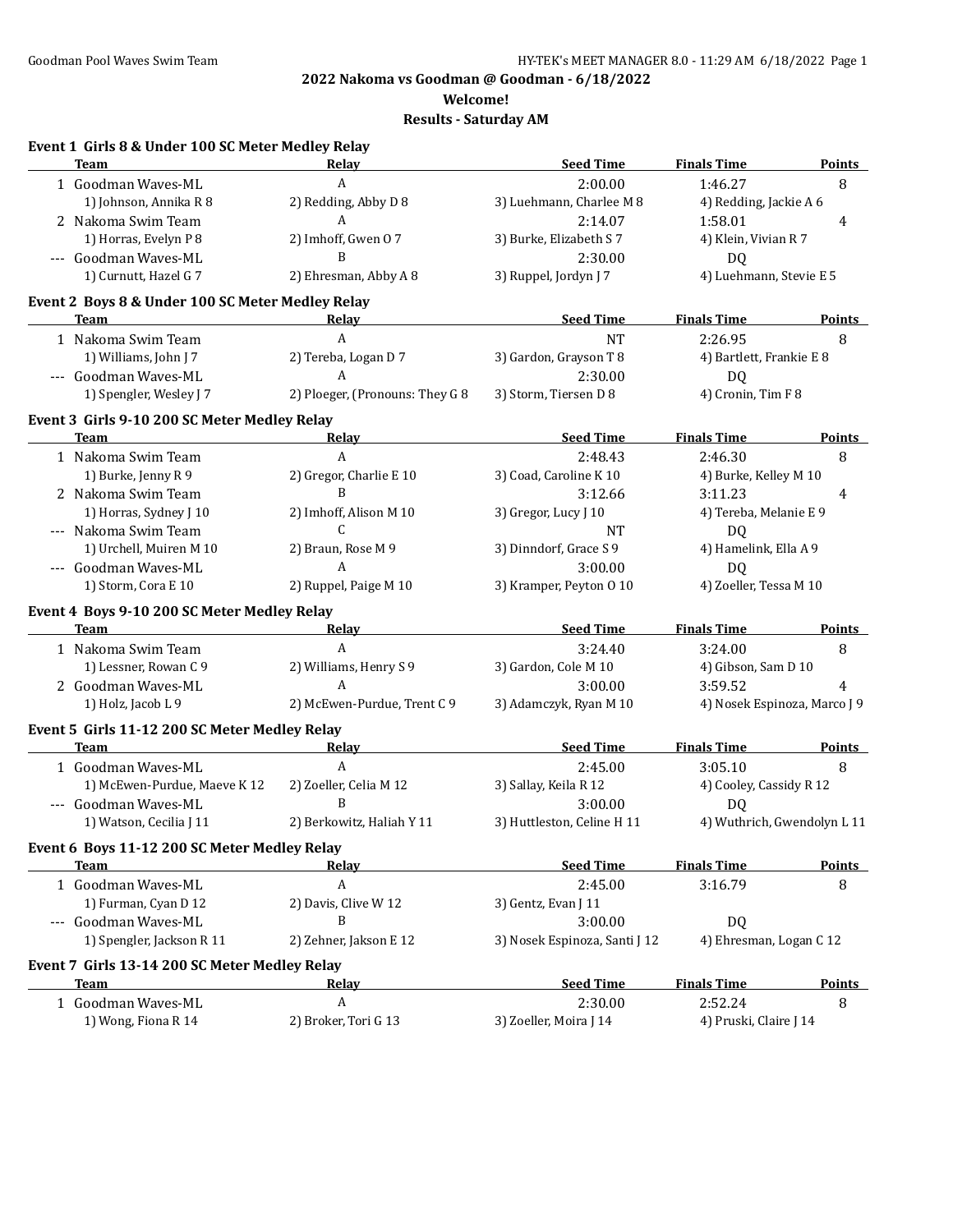**Welcome!**

|                     | Event 8 Boys 13-14 200 SC Meter Medley Relay<br>Team | Relay                          | <b>Seed Time</b>                                            | <b>Finals Time</b>          | <b>Points</b> |
|---------------------|------------------------------------------------------|--------------------------------|-------------------------------------------------------------|-----------------------------|---------------|
|                     | 1 Nakoma Swim Team                                   | A                              | 2:36.70                                                     | 2:36.30                     | 8             |
|                     | 1) Coad, Duncan B 13                                 | 2) Braun, Jack T 12            | 3) Braun, Andrew J 13                                       | 4) Dailey, Henry K 12       |               |
|                     | 2 Goodman Waves-ML                                   | A                              | 2:45.00                                                     | 3:15.67                     | 4             |
|                     | 1) Ehresman, Wes 0 14                                | 2) Lynch, Finn P 13            | 3) Gutierrez Robinson, Oliver M 13 4) DeBlare, Jackson D 13 |                             |               |
|                     | Event 9 Girls 15-18 200 SC Meter Medley Relay        |                                |                                                             |                             |               |
|                     | Team                                                 | Relay                          | <b>Seed Time</b>                                            | <b>Finals Time</b>          | <b>Points</b> |
|                     | 1 Goodman Waves-ML                                   | A                              | 2:20.00                                                     | 1:47.97                     | 8             |
|                     | 1) McEahern, Caitlyn R 16                            | 2) Diefenthaler, Lyndsey J 15  | 3) Gentz, Jackie A 16                                       | 4) Thomas, Charlotte S 17   |               |
|                     | 2 Nakoma Swim Team                                   | A                              | 2:50.31                                                     | 2:17.02                     | 4             |
|                     | 1) teDuits, Anna 18                                  | 2) Kuemmel, Claire E 11        | 3) Weygandt, Quinn 18                                       | 4) Rodriguez, Victoria A 17 |               |
|                     | 3 Goodman Waves-ML                                   | B                              | 2:30.00                                                     | 3:08.46                     | 2             |
|                     | 1) Devitt, Anne N 17                                 | 2) Cunningham, Elena K 15      | 3) Bares, Anna E 15                                         | 4) Huttleston, Ellie F 15   |               |
|                     | Event 10 Boys 15-18 200 SC Meter Medley Relay        |                                |                                                             |                             |               |
|                     | Team                                                 | Relay                          | <b>Seed Time</b>                                            | <b>Finals Time</b>          | <b>Points</b> |
|                     | 1 Goodman Waves-ML                                   | A                              | 2:00.00                                                     | 2:10.22                     | 8             |
|                     | 1) Connor, Ben S 17                                  | 2) Ehresman, Noah P 15         | 3) Lehman, Owen B 18                                        | 4) Zoromski, Ryeven A 18    |               |
|                     | Event 11 Girls 8 & Under 25 SC Meter Freestyle       |                                |                                                             |                             |               |
|                     | Name                                                 | Age Team<br>7 Nakoma Swim Team | <b>Seed Time</b>                                            | <b>Finals Time</b>          | Points        |
|                     | 1 Burke, Elizabeth S                                 | Nakoma Swim Team               | 26.72                                                       | 20.63                       | 6             |
|                     | 2 Horras, Evelyn P                                   | 8<br>Nakoma Swim Team          | 22.61                                                       | 22.19                       | 4             |
|                     | 3 Schaffner, Keegan M                                | 8<br>Nakoma Swim Team          | <b>NT</b>                                                   | 27.86                       | 3             |
|                     | 4 Kuemmel, Lily G                                    | 6<br>Goodman Waves-ML          | 40.17                                                       | x31.38                      |               |
|                     | 5 Johnson, Annika R                                  | 8<br>Nakoma Swim Team          | <b>NT</b>                                                   | 32.19                       | 2             |
|                     | 6 Reimann, Mira C                                    | 6<br>Nakoma Swim Team          | 42.91                                                       | x33.35                      |               |
|                     | 7 Klein, Vivian R                                    | 7<br>Goodman Waves-ML          | 36.26                                                       | x37.61                      |               |
| 8                   | Curnutt, Hazel G                                     | Goodman Waves-ML               | <b>NT</b>                                                   | 41.53                       | 1             |
| 9.                  | Noltemeyer, Clare E                                  | Goodman Waves-ML               | <b>NT</b>                                                   | 43.99                       |               |
| 10                  | Martin, Zoe M                                        | 7<br>Goodman Waves-ML          | <b>NT</b>                                                   | x48.90                      |               |
|                     | 11 Ruppel, Jordyn J                                  | Goodman Waves-ML               | 35.03                                                       | x49.91                      |               |
|                     | 12 Ehresman, Abby A                                  | 8<br>5 Goodman Waves-ML        | <b>NT</b>                                                   | x53.77                      |               |
|                     | 13 Luehmann, Stevie E                                |                                | <b>NT</b>                                                   | x55.13                      |               |
|                     | Event 12 Boys 8 & Under 25 SC Meter Freestyle        |                                | <b>Seed Time</b>                                            | <b>Finals Time</b>          |               |
|                     | Name                                                 | Age Team<br>8 Nakoma Swim Team | 23.86                                                       |                             | <b>Points</b> |
|                     | 1 Bartlett, Frankie E                                | Nakoma Swim Team               |                                                             | 20.63                       | 6             |
| 2                   | Gardon, Grayson T                                    | 8<br>Nakoma Swim Team          | 22.75                                                       | 22.29                       | 4             |
|                     | 3 Urchell, Vaughn P                                  | 8<br>Nakoma Swim Team          | 29.91                                                       | 27.56                       | 3             |
|                     | 4 Fleissner, Brecken R                               | 7<br>Nakoma Swim Team<br>7     | <b>NT</b>                                                   | x27.86                      |               |
| 5.                  | Tereba, Logan D<br>Cronin, Tim F                     | Goodman Waves-ML<br>8          | 31.23<br><b>NT</b>                                          | x28.26<br>30.04             |               |
| 6                   | Williams, John J                                     | Nakoma Swim Team<br>7          |                                                             | x32.36                      | 2             |
| 7                   |                                                      | Goodman Waves-ML               | 36.15                                                       |                             |               |
| 8                   | Ploeger, (Pronouns: They G<br>Gardon, Graham P       | 8<br>Nakoma Swim Team<br>5     | 44.45                                                       | 36.18                       | 1             |
| 9                   |                                                      | Nakoma Swim Team               | 43.13                                                       | x39.38                      |               |
| 10                  | Dinndorf, Luke D                                     | 6<br>Goodman Waves-ML          | NT                                                          | x39.57                      |               |
| 11                  | Wuthrich, Jonathan F                                 | 8<br>Nakoma Swim Team          | NT                                                          | 41.53                       |               |
| 12                  | Fleissner, Grayson C                                 | 7<br>Goodman Waves-ML          | <b>NT</b>                                                   | x41.85                      |               |
| 13                  | Storm, Tiersen D                                     | 8<br>Nakoma Swim Team          | 34.19                                                       | x49.93                      |               |
| $\qquad \qquad - -$ | Fleissner, Cameron P                                 | 7                              | <b>NT</b>                                                   | DQ                          |               |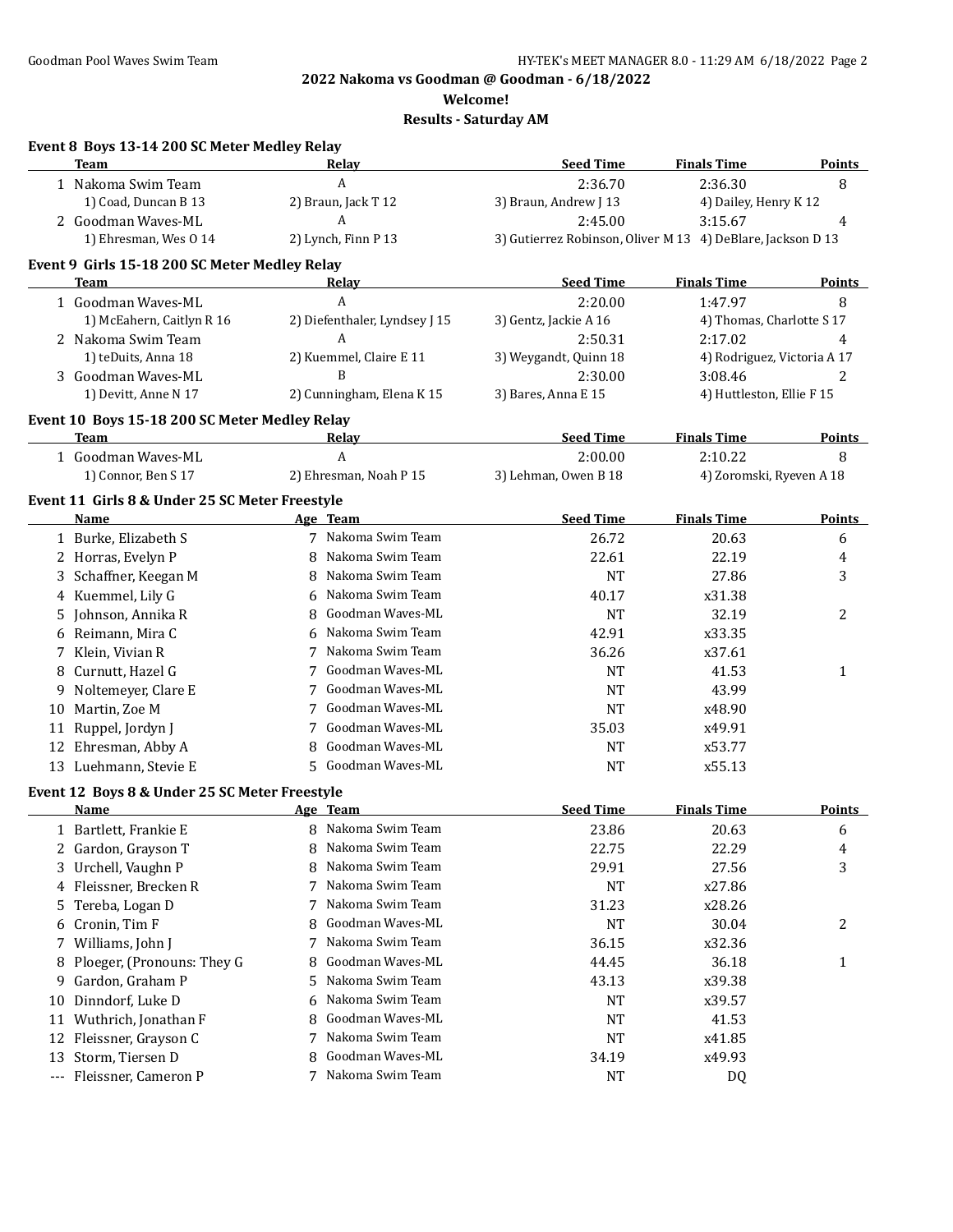**Welcome!**

|    | (Event 12 Boys 8 & Under 25 SC Meter Freestyle)<br><b>Name</b> |    | Age Team            | <b>Seed Time</b> | <b>Finals Time</b> | <b>Points</b> |
|----|----------------------------------------------------------------|----|---------------------|------------------|--------------------|---------------|
|    | --- Burke, William J                                           |    | 4 Nakoma Swim Team  | <b>NT</b>        | DQ                 |               |
|    | --- Spengler, Wesley J                                         |    | 7 Goodman Waves-ML  | 56.06            | DQ                 |               |
|    | Event 13 Girls 9-10 50 SC Meter Freestyle                      |    |                     |                  |                    |               |
|    | Name                                                           |    | Age Team            | <b>Seed Time</b> | <b>Finals Time</b> | <b>Points</b> |
|    | 1 Gregor, Charlie E                                            |    | 10 Nakoma Swim Team | 38.70            | 35.97              | 6             |
| 2  | Coad, Caroline K                                               | 10 | Nakoma Swim Team    | 38.63            | 38.62              | 4             |
| 3  | Tereba, Melanie E                                              | 9  | Nakoma Swim Team    | 40.64            | 40.54              | 3             |
| 4  | Ruppel, Paige M                                                | 10 | Goodman Waves-ML    | 55.26            | 42.77              | 2             |
|    | 5 Horras, Sydney J                                             | 10 | Nakoma Swim Team    | 42.92            | x43.25             |               |
| 6  | Urchell, Muiren M                                              | 10 | Nakoma Swim Team    | 47.11            | x50.55             |               |
|    | 7 Kramper, Peyton O                                            | 10 | Goodman Waves-ML    | <b>NT</b>        | 50.60              | 1             |
| 8  | Klein, Estelle C                                               | 9  | Nakoma Swim Team    | <b>NT</b>        | x51.75             |               |
| 9  | Williams, Kate M                                               | 9  | Nakoma Swim Team    | <b>NT</b>        | x52.33             |               |
| 10 | Zoeller, Tessa M                                               | 10 | Goodman Waves-ML    | 1:06.30          | 55.81              |               |
| 11 | Dinndorf, Grace S                                              | 9  | Nakoma Swim Team    | 55.97            | x55.94             |               |
|    | 12 Storm, Cora E                                               | 10 | Goodman Waves-ML    | <b>NT</b>        | x1:03.18           |               |
|    | 13 Dreyfuss, Delia L                                           | 10 | Goodman Waves-ML    | <b>NT</b>        | x1:03.59           |               |
|    | 14 Berge, Gisele J                                             | 10 | Goodman Waves-ML    | 1:45.41          | x1:32.68           |               |
|    | Event 14 Boys 9-10 50 SC Meter Freestyle                       |    |                     |                  |                    |               |
|    | Name                                                           |    | Age Team            | <b>Seed Time</b> | <b>Finals Time</b> | <b>Points</b> |
|    | 1 Gibson, Sam D                                                | 10 | Nakoma Swim Team    | 35.39            | 34.02              | 6             |
|    | 2 Gardon, Cole M                                               | 10 | Nakoma Swim Team    | 42.59            | 40.22              | 4             |
|    | 3 Williams, Henry S                                            | 9  | Nakoma Swim Team    | <b>NT</b>        | 42.06              | 3             |
|    | 4 Adamczyk, Ryan M                                             | 10 | Goodman Waves-ML    | 51.20            | 44.28              | 2             |
|    | 5 Lee, Carson Z                                                | 10 | Nakoma Swim Team    | 46.73            | x46.15             |               |
| 6  | Bartlett, Charlie B                                            | 10 | Nakoma Swim Team    | 46.88            | x50.50             |               |
|    | 7 Holz, Jacob L                                                | 9  | Goodman Waves-ML    | <b>NT</b>        | 53.66              | 1             |
|    | 8 Nosek Espinoza, Marco J                                      | 9  | Goodman Waves-ML    | <b>NT</b>        | 1:02.30            |               |
|    | --- Hunt, Em A                                                 | 9  | Nakoma Swim Team    | 55.84            | DQ                 |               |
|    |                                                                |    |                     |                  |                    |               |
|    | Event 15 Girls 11-12 50 SC Meter Freestyle                     |    |                     |                  |                    |               |
|    | Name                                                           |    | Age Team            | <b>Seed Time</b> | <b>Finals Time</b> | <b>Points</b> |
|    | 1 Julian, Berkley V                                            |    | 12 Nakoma Swim Team | 39.36            | 38.54              | 6             |
|    | 2 Huttleston, Celine H                                         |    | 11 Goodman Waves-ML | 1:05.06          | 57.53              | 4             |
|    | Berkowitz, Haliah Y                                            |    | 11 Goodman Waves-ML | <b>NT</b>        | 1:00.49            | 3             |
|    | 4 Watson, Cecilia J                                            |    | 11 Goodman Waves-ML | NT               | 1:09.79            | 2             |
|    | 5 Wuthrich, Gwendolyn L                                        | 11 | Goodman Waves-ML    | NT               | x1:12.03           |               |
|    | Event 16 Boys 11-12 50 SC Meter Freestyle                      |    |                     |                  |                    |               |
|    | Name                                                           |    | Age Team            | <b>Seed Time</b> | <b>Finals Time</b> | <b>Points</b> |
|    | 1 Furman, Cyan D                                               |    | 12 Goodman Waves-ML | 37.88            | 34.70              | 6             |
| 2  | Braun, Jack T                                                  | 12 | Nakoma Swim Team    | 37.42            | 37.90              | 4             |
| 3  | Gentz, Evan J                                                  | 11 | Goodman Waves-ML    | 41.86            | 38.56              | 3             |
| 4  | Davis, Clive W                                                 | 12 | Goodman Waves-ML    | 38.74            | 40.12              | 2             |
| 5  | Zehner, Jakson E                                               |    | 12 Goodman Waves-ML | NT               | x45.27             |               |
| 6  | Holz, Noah R                                                   | 11 | Goodman Waves-ML    | <b>NT</b>        | x50.92             |               |
| 7  | Ehresman, Logan C                                              | 12 | Goodman Waves-ML    | NT               | x53.14             |               |
| 8  | Perez-Meyer, Luca O                                            | 11 | Goodman Waves-ML    | NT               | x1:00.77           |               |
| 9  | Nosek Espinoza, Santi J                                        | 12 | Goodman Waves-ML    | 56.55            | x1:01.29           |               |
| 10 | Ploeger, Jacob M                                               | 11 | Goodman Waves-ML    | NT               | x1:10.30           |               |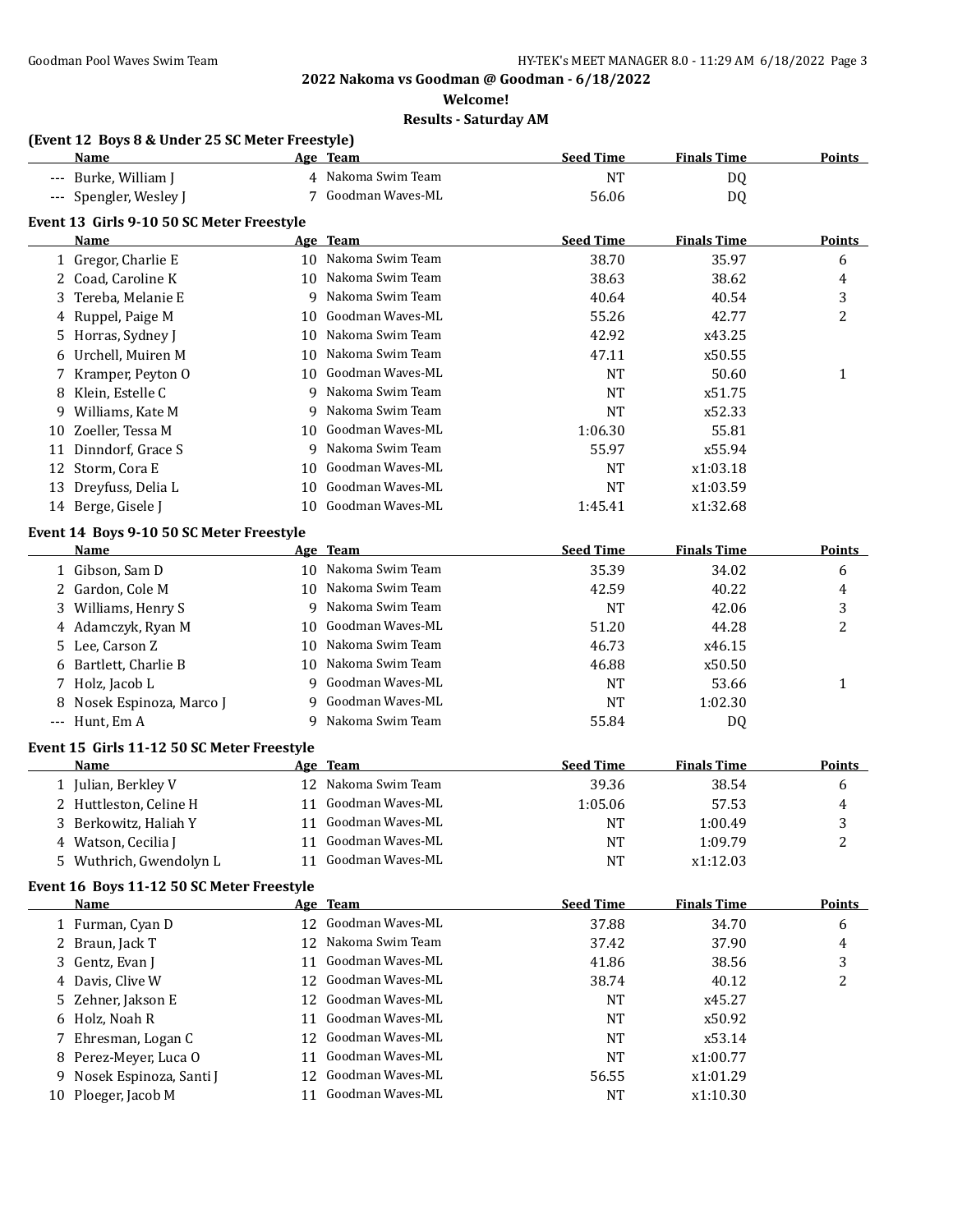**Welcome!**

|     | (Event 16 Boys 11-12 50 SC Meter Freestyle)     |    |                                      |                  |                    |               |
|-----|-------------------------------------------------|----|--------------------------------------|------------------|--------------------|---------------|
|     | Name                                            |    | Age Team                             | <b>Seed Time</b> | <b>Finals Time</b> | <b>Points</b> |
|     | 11 TeStrake, Jack S                             |    | 12 Goodman Waves-ML                  | <b>NT</b>        | x1:29.69           |               |
|     | --- Spengler, Jackson R                         |    | 11 Goodman Waves-ML                  | 52.82            | DQ                 |               |
|     | Event 17 Girls 13-14 100 SC Meter Freestyle     |    |                                      |                  |                    |               |
|     | Name                                            |    | Age Team                             | <b>Seed Time</b> | <b>Finals Time</b> | <b>Points</b> |
|     | 1 Wong, Fiona R                                 |    | 14 Goodman Waves-ML                  | 1:12.35          | 1:15.64            | 6             |
|     | 2 Huneeus, Amaia                                |    | 14 Goodman Waves-ML                  | 1:21.62          | 1:24.89            | 4             |
| 3   | Broker, Tori G                                  | 13 | Goodman Waves-ML                     | <b>NT</b>        | 1:33.38            | 3             |
|     | 4 Rosales, Mira E                               | 13 | Goodman Waves-ML                     | NT               | x1:40.98           |               |
|     | 5 Julian, Kennedy L                             | 13 | Nakoma Swim Team                     | <b>NT</b>        | 1:43.45            | 2             |
|     | Event 18 Boys 13-14 100 SC Meter Freestyle      |    |                                      |                  |                    |               |
|     | Name                                            |    | Age Team                             | <b>Seed Time</b> | <b>Finals Time</b> | <b>Points</b> |
|     | 1 Coad, Duncan B                                |    | 13 Nakoma Swim Team                  | 1:08.35          | 1:06.45            | 6             |
|     | 2 Braun, Andrew J                               |    | 13 Nakoma Swim Team                  | NT               | 1:08.83            | 4             |
|     | 3 Gutierrez Robinson, Oliver M                  |    | 13 Goodman Waves-ML                  | <b>NT</b>        | 1:21.41            | 3             |
|     | 4 Ehresman, Wes O                               |    | 14 Goodman Waves-ML                  | NT               | 1:27.04            | 2             |
|     | 5 Lynch, Finn P                                 |    | 13 Goodman Waves-ML                  | NT               | 1:29.67            | 1             |
|     | 6 DeBlare, Jackson D                            |    | 13 Goodman Waves-ML                  | NT               | x2:21.51           |               |
|     | Event 19 Girls 15-18 100 SC Meter Freestyle     |    |                                      |                  |                    |               |
|     | Name                                            |    | Age Team                             | <b>Seed Time</b> | <b>Finals Time</b> | <b>Points</b> |
|     | 1 Weygandt, Quinn                               |    | 18 Nakoma Swim Team                  | 1:03.87          | 1:03.48            | 6             |
|     | 2 Wong, Lily S                                  |    | 18 Goodman Waves-ML                  | 1:03.73          | 1:07.63            | 4             |
|     | 3 Gentz, Jackie A                               |    | 16 Goodman Waves-ML                  | 1:11.94          | 1:12.02            | 3             |
| 4   | Thomas, Charlotte S                             | 17 | Goodman Waves-ML                     | 1:06.43          | 1:12.45            | 2             |
|     | 5 Rodriguez, Victoria A                         |    | 17 Nakoma Swim Team                  | 1:12.48          | 1:16.48            | 1             |
|     | 6 Diefenthaler, Lyndsey J                       | 15 | Goodman Waves-ML                     | 1:28.17          | x1:25.00           |               |
|     | 7 McEahern, Caitlyn R                           |    | 16 Goodman Waves-ML                  | 1:23.04          | x1:26.48           |               |
| 8   | Devitt, Anne N                                  | 17 | Goodman Waves-ML                     | 1:39.30          | x1:29.66           |               |
| 9   | Bares, Anna E                                   | 15 | Goodman Waves-ML                     | 1:28.87          | x1:32.12           |               |
|     | 10 Huttleston, Ellie F                          | 15 | Goodman Waves-ML                     | 1:44.03          | x1:35.14           |               |
|     | 11 Cunningham, Elena K                          |    | 15 Goodman Waves-ML                  | 1:37.39          | x1:37.59           |               |
|     |                                                 |    |                                      |                  |                    |               |
|     | Event 20 Boys 15-18 100 SC Meter Freestyle      |    |                                      |                  |                    |               |
|     | <b>Name</b>                                     |    | Age Team<br>17 Goodman Waves-ML      | <b>Seed Time</b> | <b>Finals Time</b> | <b>Points</b> |
|     | 1 Connor, Ben S                                 |    |                                      | 57.30            | 1:00.66            | 6             |
|     | 2 Lehman, Owen B                                | 18 | Goodman Waves-ML<br>Goodman Waves-ML | <b>NT</b>        | 1:02.31            | 4             |
| 3   | Zoromski, Ryeven A                              | 18 | Goodman Waves-ML                     | 1:05.56          | 1:08.67            | 3             |
| 4   | Huttleston, Will R                              | 18 |                                      | 1:17.99          | x1:12.96           |               |
| 5   | Shriver, Gus A                                  | 15 | Goodman Waves-ML                     | 1:14.31          | x1:20.71           |               |
|     | Event 21 Girls 8 & Under 25 SC Meter Backstroke |    |                                      |                  |                    |               |
|     | <b>Name</b>                                     |    | Age Team                             | <b>Seed Time</b> | <b>Finals Time</b> | <b>Points</b> |
|     | 1 Johnson, Annika R                             |    | 8 Goodman Waves-ML                   | <b>NT</b>        | 34.27              | 6             |
|     | 2 Ruppel, Jordyn J                              | 7  | Goodman Waves-ML                     | 53.83            | 43.22              | 4             |
|     | 3 Redding, Jackie A                             | 6  | Goodman Waves-ML                     | 35.36            | 48.67              | 3             |
| 4   | Noltemeyer, Clare E                             | 7  | Goodman Waves-ML                     | NT               | x51.52             |               |
| 5   | Curnutt, Hazel G                                | 7  | Goodman Waves-ML                     | NT               | x51.94             |               |
| 6   | Ehresman, Abby A                                | 8  | Goodman Waves-ML                     | NT               | x52.56             |               |
| 7   | Martin, Zoe M                                   | 7  | Goodman Waves-ML                     | NT               | x55.12             |               |
| --- | Luehmann, Stevie E                              | 5  | Goodman Waves-ML                     | NT               | DQ                 |               |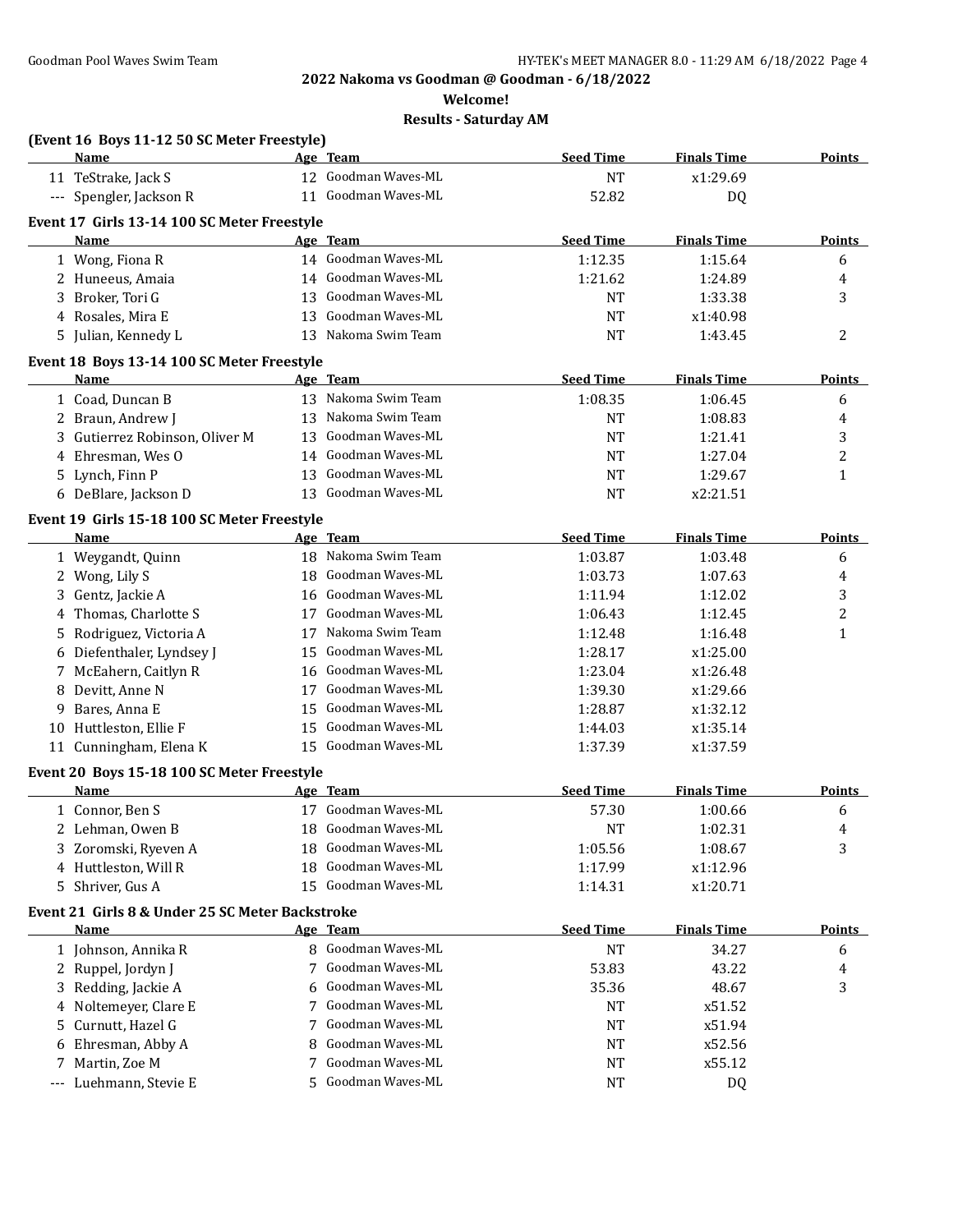**Welcome!**

|    | Name                                                       |   | Age Team                        | <b>Seed Time</b>   | <b>Finals Time</b> | <b>Points</b>  |
|----|------------------------------------------------------------|---|---------------------------------|--------------------|--------------------|----------------|
|    | 1 Tereba, Logan D                                          |   | 7 Nakoma Swim Team              | <b>NT</b>          | 31.88              | 6              |
|    | 2 Cronin, Tim F                                            | 8 | Goodman Waves-ML                | <b>NT</b>          | 33.58              | 4              |
|    | 3 Williams, John J                                         | 7 | Nakoma Swim Team                | 41.94              | 41.80              | 3              |
| 4  | Ploeger, (Pronouns: They G                                 | 8 | Goodman Waves-ML                | 44.02              | 43.50              | $\overline{c}$ |
| 5. | Storm, Tiersen D                                           | 8 | Goodman Waves-ML                | 39.92              | 45.69              | $\mathbf{1}$   |
|    | Event 23 Girls 9-10 50 SC Meter Backstroke                 |   |                                 |                    |                    |                |
|    | Name                                                       |   | Age Team                        | <b>Seed Time</b>   | <b>Finals Time</b> | <b>Points</b>  |
|    | 1 Burke, Kelley M                                          |   | 10 Nakoma Swim Team             | 44.82              | 38.05              | 6              |
|    | 2 Gregor, Lucy J                                           |   | 10 Nakoma Swim Team             | 46.48              | 44.01              | 4              |
|    | 3 Imhoff, Alison M                                         |   | 10 Nakoma Swim Team             | 51.16              | 51.00              | 3              |
|    | 4 Horras, Sydney J                                         |   | 10 Nakoma Swim Team             | 50.68              | x54.37             |                |
|    | 5 Dinndorf, Grace S                                        |   | 9 Nakoma Swim Team              | 1:07.41            | x1:08.17           |                |
|    | 6 Voelker, Zoe S                                           | q | Goodman Waves-ML                | <b>NT</b>          | 1:25.09            | 2              |
|    | --- Urchell, Muiren M                                      |   | 10 Nakoma Swim Team             | 57.54              | DQ                 |                |
|    | Event 24 Boys 9-10 50 SC Meter Backstroke                  |   |                                 |                    |                    |                |
|    | Name                                                       |   | Age Team                        | <b>Seed Time</b>   | <b>Finals Time</b> | <b>Points</b>  |
|    | 1 Gibson, Sam D                                            |   | 10 Nakoma Swim Team             | 47.22              | 45.90              | 6              |
|    | 2 Williams, Henry S                                        |   | 9 Nakoma Swim Team              | <b>NT</b>          | 53.66              | 4              |
|    | 3 Hunt, Em A                                               | 9 | Nakoma Swim Team                | 1:08.18            | 1:09.69            | 3              |
|    | --- Kuemmel, Charlie O                                     |   | 9 Nakoma Swim Team              | <b>NT</b>          | DQ                 |                |
|    |                                                            |   |                                 |                    |                    |                |
|    | Event 25 Girls 11-12 50 SC Meter Backstroke<br><b>Name</b> |   | <u>Age Team</u>                 | <b>Seed Time</b>   | <b>Finals Time</b> | <b>Points</b>  |
|    | 1 Sallay, Keila R                                          |   | 12 Goodman Waves-ML             | 44.09              | 42.28              | 6              |
|    | 2 McEwen-Purdue, Maeve K                                   |   | 12 Goodman Waves-ML             | 53.05              | 47.43              | 4              |
|    | 3 Cooley, Cassidy R                                        |   | 12 Goodman Waves-ML             | <b>NT</b>          | 56.19              | 3              |
|    | 4 Berkowitz, Haliah Y                                      |   | 11 Goodman Waves-ML             | <b>NT</b>          | x1:14.83           |                |
|    | 5 Wuthrich, Gwendolyn L                                    |   | 11 Goodman Waves-ML             | <b>NT</b>          | x1:23.13           |                |
|    |                                                            |   |                                 |                    |                    |                |
|    | Event 26 Boys 11-12 50 SC Meter Backstroke                 |   | Age Team                        | <b>Seed Time</b>   | <b>Finals Time</b> | <b>Points</b>  |
|    | Name<br>1 Tereba, Brandon M                                |   | 12 Nakoma Swim Team             |                    |                    |                |
|    |                                                            |   | 12 Nakoma Swim Team             | 43.13<br><b>NT</b> | 42.21<br>45.52     | 6              |
|    | 2 Dailey, Henry K<br>3 Zehner, Jakson E                    |   | 12 Goodman Waves-ML             | <b>NT</b>          | 59.46              | 4              |
|    | 4 Perez-Meyer, Luca O                                      |   | 11 Goodman Waves-ML             | <b>NT</b>          | 1:09.90            | 3<br>2         |
|    |                                                            |   | 12 Goodman Waves-ML             | <b>NT</b>          |                    |                |
|    | 5 Ehresman, Logan C<br>--- Spengler, Jackson R             |   | 11 Goodman Waves-ML             | 1:03.37            | 1:21.61<br>DQ      |                |
|    |                                                            |   |                                 |                    |                    |                |
|    | Event 27 Girls 13-14 100 SC Meter Backstroke               |   |                                 |                    |                    |                |
|    | Name                                                       |   | Age Team                        | <b>Seed Time</b>   | <b>Finals Time</b> | <b>Points</b>  |
|    | 1 Wong, Fiona R                                            |   | 14 Goodman Waves-ML             | 1:31.96            | 1:31.80            | 6              |
|    | 2 Pruski, Claire J                                         |   | 14 Goodman Waves-ML             | 1:36.79            | 1:32.38            | 4              |
|    | --- Defenbaugh, Marina J                                   |   | 13 Goodman Waves-ML             | NT                 | DQ                 |                |
|    | Event 28 Boys 13-14 100 SC Meter Backstroke                |   |                                 |                    |                    |                |
|    |                                                            |   |                                 |                    |                    |                |
|    | Name                                                       |   | Age Team<br>13 Goodman Waves-ML | <b>Seed Time</b>   | <b>Finals Time</b> | <b>Points</b>  |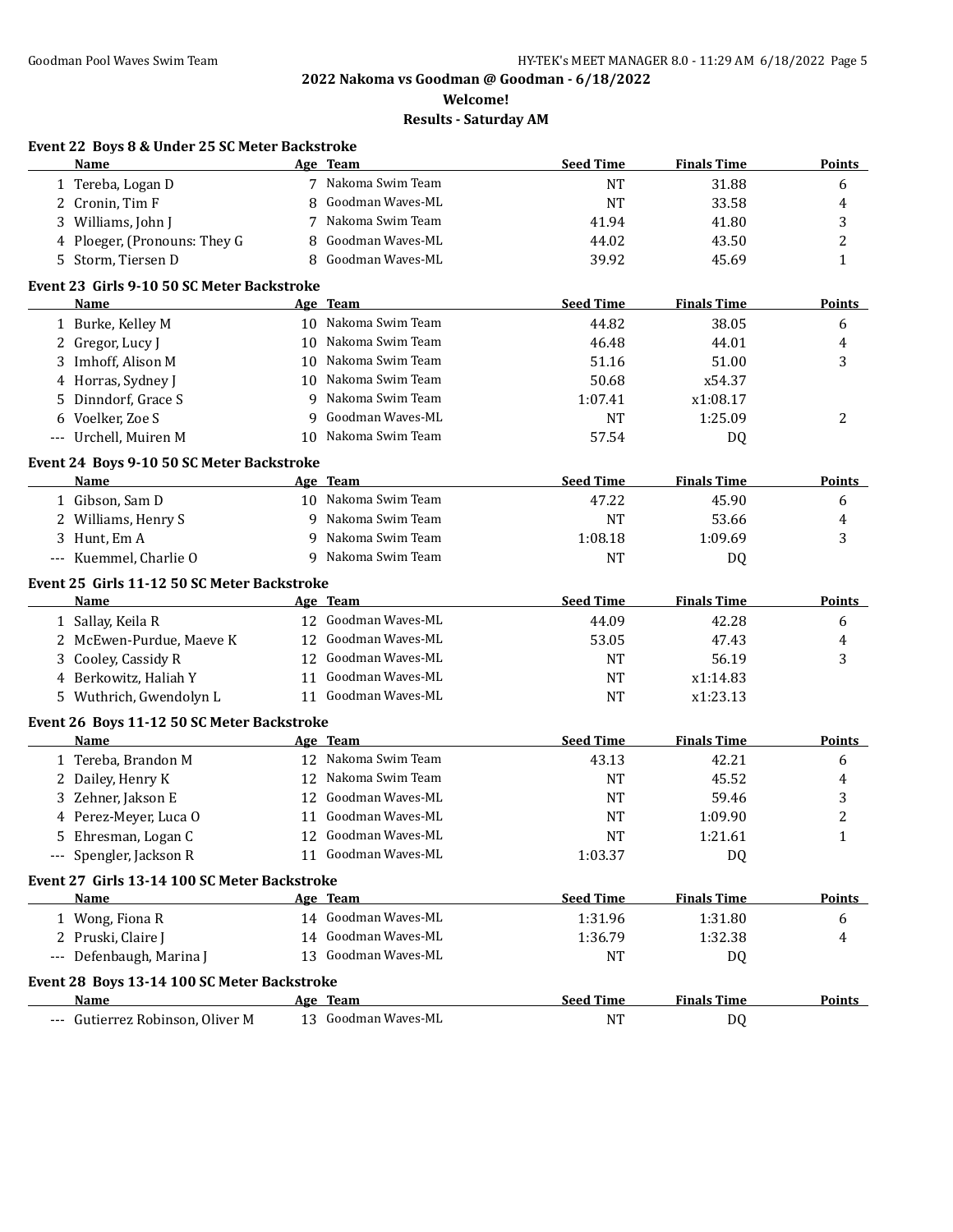**Welcome!**

| Event 29 Girls 15-18 100 SC Meter Backstroke          |                           |                                 |                        |               |
|-------------------------------------------------------|---------------------------|---------------------------------|------------------------|---------------|
| Name                                                  | Age Team                  | <b>Seed Time</b>                | <b>Finals Time</b>     | <b>Points</b> |
| 1 teDuits, Anna                                       | 18 Nakoma Swim Team       | 1:02.74                         | 1:04.70                | 6             |
| 2 Wong, Lily S                                        | 18 Goodman Waves-ML       | 1:12.41                         | 1:18.36                | 4             |
| 3 Gentz, Jackie A                                     | 16 Goodman Waves-ML       | 1:25.77                         | 1:27.23                | 3             |
| 4 McEahern, Caitlyn R                                 | 16 Goodman Waves-ML       | 1:33.60                         | 1:39.98                | 2             |
| 5 Devitt, Anne N                                      | 17 Goodman Waves-ML       | 1:49.36                         | x1:41.94               |               |
| Event 30 Boys 15-18 100 SC Meter Backstroke           |                           |                                 |                        |               |
| <b>Name</b>                                           | <u>Age Team</u>           | <b>Seed Time</b>                | <b>Finals Time</b>     | <b>Points</b> |
| 1 Connor, Ben S                                       | 17 Goodman Waves-ML       | 1:02.10                         | 1:06.93                | 6             |
| 2 Weygandt, Nolan M                                   | 15 Nakoma Swim Team       | 1:12.77                         | 1:11.95                | 4             |
| 3 Zoromski, Ryeven A                                  | 18 Goodman Waves-ML       | 1:20.59                         | 1:17.85                | 3             |
| Event 31 Girls 8 & Under 100 SC Meter Freestyle Relay |                           |                                 |                        |               |
| Team                                                  | Relay                     | <b>Seed Time</b>                | <b>Finals Time</b>     | <b>Points</b> |
| 1 Goodman Waves-ML                                    | $\overline{A}$            | 1:45.00                         | 1:39.68                | 8             |
| 1) Redding, Abby D 8                                  | 2) Johnson, Annika R 8    | 3) Luehmann, Charlee M 8        | 4) Redding, Jackie A 6 |               |
| 2 Nakoma Swim Team                                    | A                         | 1:52.97                         | 1:48.54                | 4             |
| 1) Burke, Elizabeth S 7                               | 2) Imhoff, Gwen 07        | 3) Klein, Vivian R 7            | 4) Horras, Evelyn P 8  |               |
| 3 Goodman Waves-ML                                    | B                         | 2:20.00                         | 3:33.69                | 2             |
| 1) Ehresman, Abby A 8                                 | 2) Martin, Zoe M 7        | 3) Noltemeyer, Clare E 7        | 4) Ruppel, Jordyn J 7  |               |
| Event 32 Boys 8 & Under 100 SC Meter Freestyle Relay  |                           |                                 |                        |               |
| Team                                                  | <u>Relav</u>              | <b>Seed Time</b>                | <b>Finals Time</b>     | <b>Points</b> |
| 1 Nakoma Swim Team                                    | A                         | 1:47.75                         | 1:46.18                | 8             |
| 1) Bartlett, Frankie E 8                              | 2) Urchell, Vaughn P 8    | 3) Tereba, Logan D 7            | 4) Gardon, Grayson T 8 |               |
| 2 Nakoma Swim Team                                    | B                         | <b>NT</b>                       | 2:28.62                | 4             |
| 1) Gardon, Graham P 5                                 | 2) Williams, John J 7     | 3) Burke, William J 4           | 4) Dinndorf, Luke D 6  |               |
| 3 Goodman Waves-ML                                    | A                         | 2:30.00                         | 3:04.17                | 2             |
| 1) Storm, Tiersen D 8                                 | 2) Wuthrich, Jonathan F 8 | 3) Ploeger, (Pronouns: They G 8 | 4) Cronin, Tim F 8     |               |
| Event 33 Girls 9-10 100 SC Meter IM                   |                           |                                 |                        |               |
| Name                                                  | Age Team                  | <b>Seed Time</b>                | <b>Finals Time</b>     | <b>Points</b> |
| 1 Burke, Kelley M                                     | 10 Nakoma Swim Team       | 1:26.48                         | 1:24.03                | 6             |
| 2 Coad, Caroline K                                    | 10 Nakoma Swim Team       | 1:37.06                         | 1:33.62                | 4             |
| 3 Reimann, Silvia I                                   | 9 Nakoma Swim Team        | <b>NT</b>                       | 1:51.32                | 3             |
| 4 Ruppel, Paige M                                     | 10 Goodman Waves-ML       | NT                              | 1:59.55                | 2             |
| 5 Braun, Rose M                                       | 9 Nakoma Swim Team        | 2:05.51                         | x2:05.12               |               |
| 6 Hamelink, Ella A                                    | 9 Nakoma Swim Team        | 2:25.14                         | x2:20.73               |               |
| --- Zoeller, Tessa M                                  | 10 Goodman Waves-ML       | 2:49.57                         | DQ                     |               |
| Event 34 Boys 9-10 100 SC Meter IM                    |                           |                                 |                        |               |
| Name                                                  | Age Team                  | <b>Seed Time</b>                | <b>Finals Time</b>     | <b>Points</b> |
| 1 Adamczyk, Ryan M                                    | 10 Goodman Waves-ML       | 2:21.58                         | 1:59.92                | 6             |
| 2 McEwen-Purdue, Trent C                              | 9 Goodman Waves-ML        | 2:27.90                         | 2:02.11                | 4             |
| Event 35 Girls 11-12 100 SC Meter IM                  |                           |                                 |                        |               |
| Name                                                  | Age Team                  | <b>Seed Time</b>                | <b>Finals Time</b>     | <b>Points</b> |
| 1 Zoeller, Celia M                                    | 12 Goodman Waves-ML       | 1:29.87                         | 1:30.71                | 6             |
| 2 Sallay, Keila R                                     | Goodman Waves-ML<br>12    | 1:47.52                         | 1:39.38                | 4             |
| 3 McEwen-Purdue, Maeve K                              | Goodman Waves-ML<br>12    | 2:21.38                         | 1:52.09                | 3             |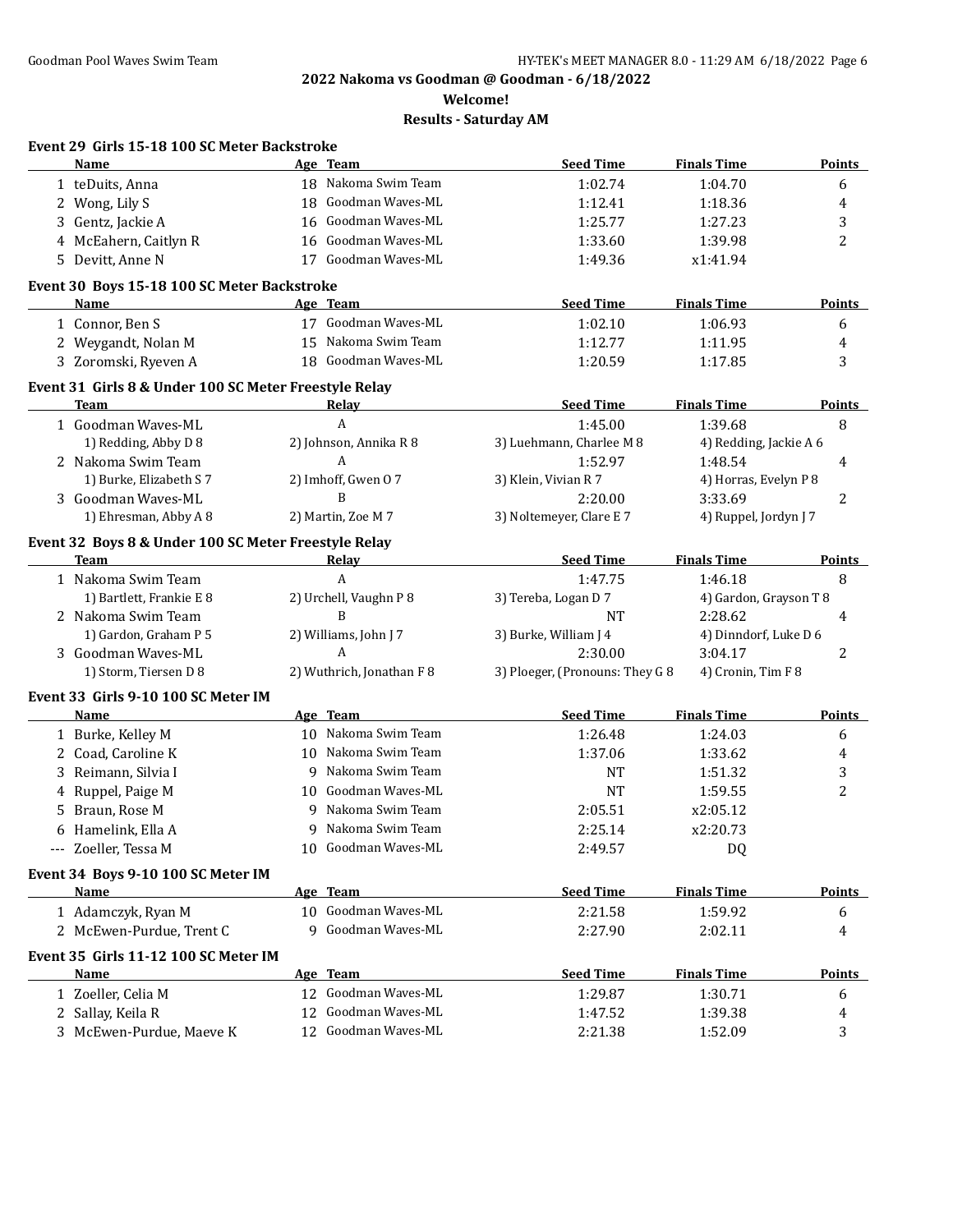**Welcome!**

| Event 36 Boys 11-12 100 SC Meter IM                       |    |                     |                  |                    |               |
|-----------------------------------------------------------|----|---------------------|------------------|--------------------|---------------|
| Name                                                      |    | Age Team            | <b>Seed Time</b> | <b>Finals Time</b> | <b>Points</b> |
| 1 Furman, Cyan D                                          |    | 12 Goodman Waves-ML | 1:42.30          | 1:29.63            | 6             |
| 2 Dailey, Henry K                                         |    | 12 Nakoma Swim Team | <b>NT</b>        | 1:30.91            | 4             |
| Event 37 Girls 13-14 100 SC Meter IM                      |    |                     |                  |                    |               |
| Name                                                      |    | Age Team            | <b>Seed Time</b> | <b>Finals Time</b> | <b>Points</b> |
| 1 Zoeller, Moira J                                        |    | 14 Goodman Waves-ML | 1:31.39          | 1:35.13            | 6             |
| 2 Broker, Tori G                                          |    | 13 Goodman Waves-ML | <b>NT</b>        | 1:49.52            | 4             |
| Event 38 Boys 13-14 100 SC Meter IM                       |    |                     |                  |                    |               |
| Name                                                      |    | Age Team            | <b>Seed Time</b> | <b>Finals Time</b> | <b>Points</b> |
| 1 Coad, Duncan B                                          |    | 13 Nakoma Swim Team | 1:21.08          | 1:22.95            | 6             |
| Event 39 Girls 15-18 200 SC Meter IM                      |    |                     |                  |                    |               |
| Name                                                      |    | Age Team            | <b>Seed Time</b> | <b>Finals Time</b> | <b>Points</b> |
| 1 Weygandt, Quinn                                         |    | 18 Nakoma Swim Team | 2:31.96          | 2:31.08            | 6             |
| Event 40 Boys 15-18 200 SC Meter IM                       |    |                     |                  |                    |               |
| Name                                                      |    | Age Team            | <b>Seed Time</b> | <b>Finals Time</b> | <b>Points</b> |
| 1 Weygandt, Nolan M                                       |    | 15 Nakoma Swim Team | 2:31.21          | 2:33.15            | 6             |
| 2 Lehman, Owen B                                          |    | 18 Goodman Waves-ML | <b>NT</b>        | 2:42.59            | 4             |
| 3 Ehresman, Noah P                                        |    | 15 Goodman Waves-ML | <b>NT</b>        | 3:02.46            | 3             |
|                                                           |    |                     |                  |                    |               |
| Event 41 Girls 8 & Under 25 SC Meter Breaststroke<br>Name |    | Age Team            | <b>Seed Time</b> | <b>Finals Time</b> | <b>Points</b> |
| 1 Redding, Abby D                                         |    | 8 Goodman Waves-ML  | 25.84            | 23.10              | 6             |
| 2 Imhoff, Gwen O                                          |    | 7 Nakoma Swim Team  | 31.51            | 32.30              | 4             |
| 3 Horras, Evelyn P                                        | 8  | Nakoma Swim Team    | 35.40            | 35.12              | 3             |
| Klein, Vivian R                                           | 7  | Nakoma Swim Team    | <b>NT</b>        | DQ                 |               |
| --- Kuemmel, Lily G                                       |    | 6 Nakoma Swim Team  | <b>NT</b>        | DQ                 |               |
|                                                           |    |                     |                  |                    |               |
| Event 42 Boys 8 & Under 25 SC Meter Breaststroke          |    | Age Team            | <b>Seed Time</b> | <b>Finals Time</b> | Points        |
| Name                                                      |    | 8 Nakoma Swim Team  |                  |                    |               |
| 1 Gardon, Grayson T                                       |    | 7 Nakoma Swim Team  | <b>NT</b>        | 36.79              | 6             |
| --- Fleissner, Grayson C<br>Fleissner, Cameron P          |    | 7 Nakoma Swim Team  | <b>NT</b>        | DQ                 |               |
|                                                           |    | Nakoma Swim Team    | <b>NT</b>        | DQ                 |               |
| Urchell, Vaughn P                                         | 8  | Goodman Waves-ML    | <b>NT</b>        | DQ                 |               |
| Wuthrich, Jonathan F                                      | 8  | 7 Nakoma Swim Team  | <b>NT</b>        | DQ                 |               |
| Fleissner, Brecken R                                      |    |                     | NT               | DQ                 |               |
| Event 43 Girls 9-10 50 SC Meter Breaststroke              |    |                     |                  |                    |               |
| <b>Name</b>                                               |    | <u>Age Team</u>     | <b>Seed Time</b> | <b>Finals Time</b> | <b>Points</b> |
| 1 Gregor, Charlie E                                       |    | 10 Nakoma Swim Team | 50.15            | 47.72              | 6             |
| Burke, Jenny R<br>2                                       | 9  | Nakoma Swim Team    | <b>NT</b>        | 47.76              | 4             |
| Imhoff, Alison M<br>3                                     | 10 | Nakoma Swim Team    | 57.61            | 58.74              | 3             |
| Braun, Rose M<br>4                                        | 9  | Nakoma Swim Team    | 1:04.34          | x1:01.92           |               |
| Hamelink, Ella A<br>5.                                    | 9  | Nakoma Swim Team    | NT               | x1:12.37           |               |
| Kramper, Peyton O<br>6                                    | 10 | Goodman Waves-ML    | <b>NT</b>        | 1:12.67            | 2             |
| Berge, Gisele J                                           | 10 | Goodman Waves-ML    | NT               | 1:28.88            | $\mathbf{1}$  |
| Voelker, Zoe S<br>---                                     | 9  | Goodman Waves-ML    | NT               | DQ                 |               |
| Williams, Kate M                                          | 9  | Nakoma Swim Team    | NT               | DQ                 |               |
| Dreyfuss, Delia L<br>---                                  | 10 | Goodman Waves-ML    | NT               | DQ                 |               |
| Tereba, Melanie E<br>---                                  | 9  | Nakoma Swim Team    | NT               | DQ                 |               |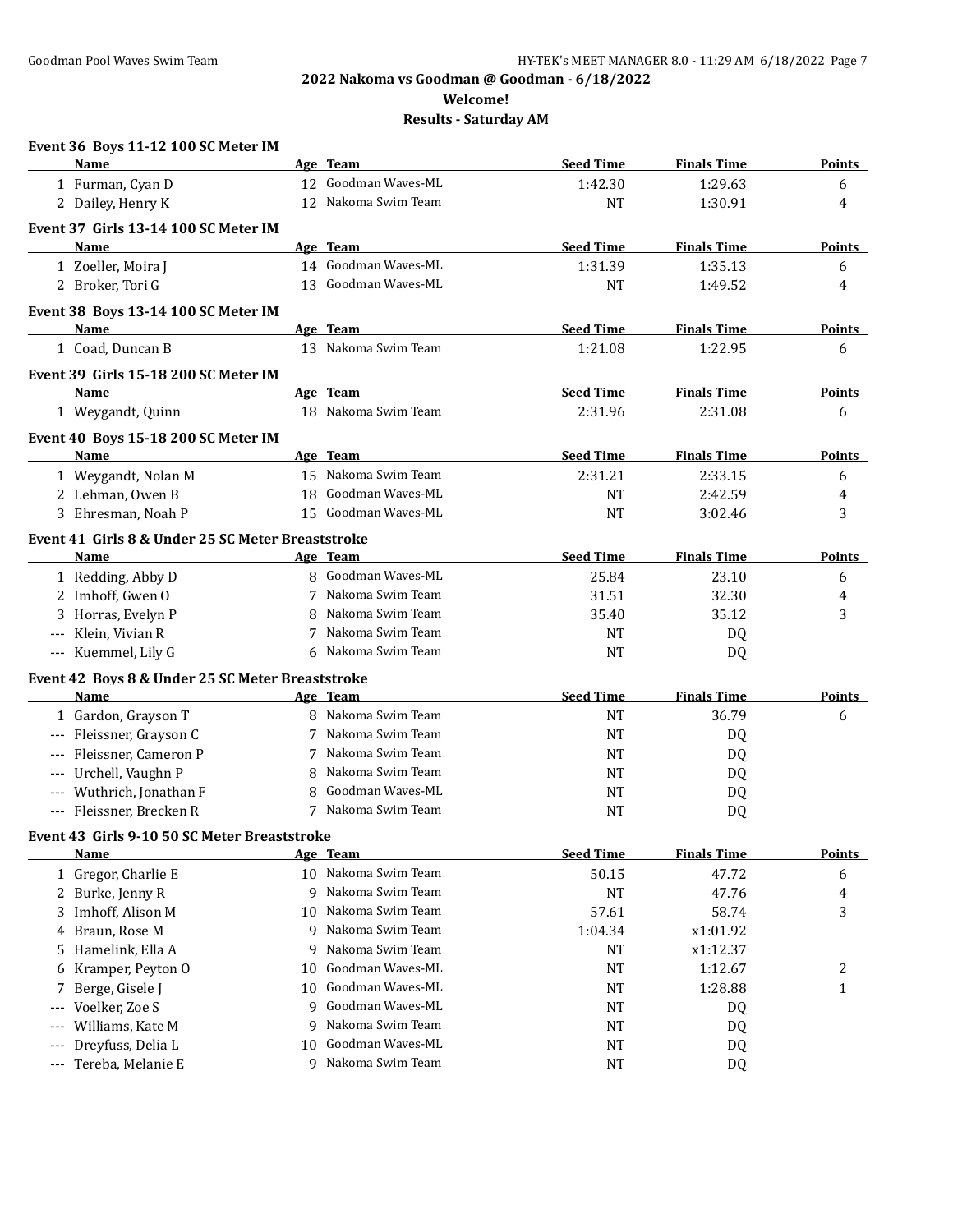**Welcome!**

| Event 44 Boys 9-10 50 SC Meter Breaststroke<br>Name |    | Age Team            | <b>Seed Time</b> | <b>Finals Time</b> | <b>Points</b> |
|-----------------------------------------------------|----|---------------------|------------------|--------------------|---------------|
|                                                     |    | 9 Goodman Waves-ML  |                  |                    |               |
| 1 McEwen-Purdue, Trent C                            | 9  | Goodman Waves-ML    | <b>NT</b>        | 56.33              | 6             |
| 2 Holz, Jacob L                                     |    | Goodman Waves-ML    | NT               | 1:07.89            | 4             |
| 3 Nosek Espinoza, Marco J                           | 9  | Nakoma Swim Team    | NT               | 1:10.26            | 3             |
| --- Bartlett, Charlie B                             | 10 |                     | 1:01.37          | DQ                 |               |
| Event 45 Girls 11-12 50 SC Meter Breaststroke       |    |                     |                  |                    |               |
| Name                                                |    | Age Team            | <b>Seed Time</b> | <b>Finals Time</b> | <b>Points</b> |
| 1 Zoeller, Celia M                                  |    | 12 Goodman Waves-ML | 43.48            | 44.19              | 6             |
| 2 Julian, Berkley V                                 |    | 12 Nakoma Swim Team | 46.84            | 44.46              | 4             |
| 3 Kuemmel, Claire E                                 |    | 11 Nakoma Swim Team | 1:14.40          | 1:10.59            | 3             |
| --- Huttleston, Celine H                            |    | 11 Goodman Waves-ML | <b>NT</b>        | DQ                 |               |
| --- Watson, Cecilia J                               |    | 11 Goodman Waves-ML | NT               | DQ                 |               |
| Event 46 Boys 11-12 50 SC Meter Breaststroke        |    |                     |                  |                    |               |
| Name                                                |    | Age Team            | <b>Seed Time</b> | <b>Finals Time</b> | Points        |
| 1 Braun, Jack T                                     |    | 12 Nakoma Swim Team | 45.85            | 47.76              | 6             |
| --- Ploeger, Jacob M                                |    | 11 Goodman Waves-ML | <b>NT</b>        | DQ                 |               |
| TeStrake, Jack S                                    |    | 12 Goodman Waves-ML | <b>NT</b>        | DQ                 |               |
| Davis, Clive W                                      |    | 12 Goodman Waves-ML | 56.47            | DQ                 |               |
| --- Nosek Espinoza, Santi J                         |    | 12 Goodman Waves-ML | 1:23.94          | DQ                 |               |
| Event 47 Girls 13-14 100 SC Meter Breaststroke      |    |                     |                  |                    |               |
| Name                                                |    | Age Team            | <b>Seed Time</b> | <b>Finals Time</b> | Points        |
| 1 Zoeller, Moira J                                  |    | 14 Goodman Waves-ML | 1:34.27          | 1:38.76            | 6             |
| 2 Huneeus, Amaia                                    |    | 14 Goodman Waves-ML | 1:53.00          | 1:47.72            | 4             |
| 3 Julian, Kennedy L                                 | 13 | Nakoma Swim Team    | <b>NT</b>        | 1:54.51            | 3             |
| 4 Defenbaugh, Marina J                              |    | 13 Goodman Waves-ML | NT               | 1:59.27            | 2             |
| Event 48 Boys 13-14 100 SC Meter Breaststroke       |    |                     |                  |                    |               |
| Name                                                |    | Age Team            | <b>Seed Time</b> | <b>Finals Time</b> | <b>Points</b> |
| 1 Braun, Andrew J                                   |    | 13 Nakoma Swim Team | 1:26.98          | 1:24.73            | 6             |
| 2 Lynch, Finn P                                     | 13 | Goodman Waves-ML    | <b>NT</b>        | 1:52.32            | 4             |
| 3 DeBlare, Jackson D                                |    | 13 Goodman Waves-ML | <b>NT</b>        | 3:31.06            | 3             |
| Event 49 Girls 15-18 100 SC Meter Breaststroke      |    |                     |                  |                    |               |
| Name                                                |    | Age Team            | <b>Seed Time</b> | <b>Finals Time</b> | Points        |
| 1 Rodriguez, Victoria A                             |    | 17 Nakoma Swim Team | 1:43.26          | 1:38.97            | 6             |
| 2 Diefenthaler, Lyndsey J                           |    | 15 Goodman Waves-ML | <b>NT</b>        | 1:46.20            | 4             |
| 3 Cunningham, Elena K                               | 15 | Goodman Waves-ML    | 1:53.51          | 1:54.45            | 3             |
| 4 Huttleston, Ellie F                               | 15 | Goodman Waves-ML    | 1:56.32          | 2:03.91            | 2             |
| 5 Bares, Anna E                                     | 15 | Goodman Waves-ML    | 2:05.21          | x2:06.09           |               |
| --- Tilahun, Wudenish S                             | 15 | Goodman Waves-ML    | <b>NT</b>        | DQ                 |               |
| Event 50 Boys 15-18 100 SC Meter Breaststroke       |    |                     |                  |                    |               |
| Name                                                |    | <u>Age Team</u>     | <b>Seed Time</b> | <b>Finals Time</b> | <b>Points</b> |
| 1 Ehresman, Noah P                                  |    | 15 Goodman Waves-ML | <b>NT</b>        | 1:33.89            | 6             |
| 2 Huttleston, Will R                                | 18 | Goodman Waves-ML    | 1:48.54          | 1:36.75            | 4             |
| 3 Shriver, Gus A                                    | 15 | Goodman Waves-ML    | 1:33.72          | 1:40.30            | 3             |
|                                                     |    |                     |                  |                    |               |
| Event 51 Girls 8 & Under 25 SC Meter Butterfly      |    |                     |                  |                    |               |
| Name                                                |    | Age Team            | <b>Seed Time</b> | <b>Finals Time</b> | <b>Points</b> |
| 1 Luehmann, Charlee M                               |    | 8 Goodman Waves-ML  | 34.87            | 23.21              | 6             |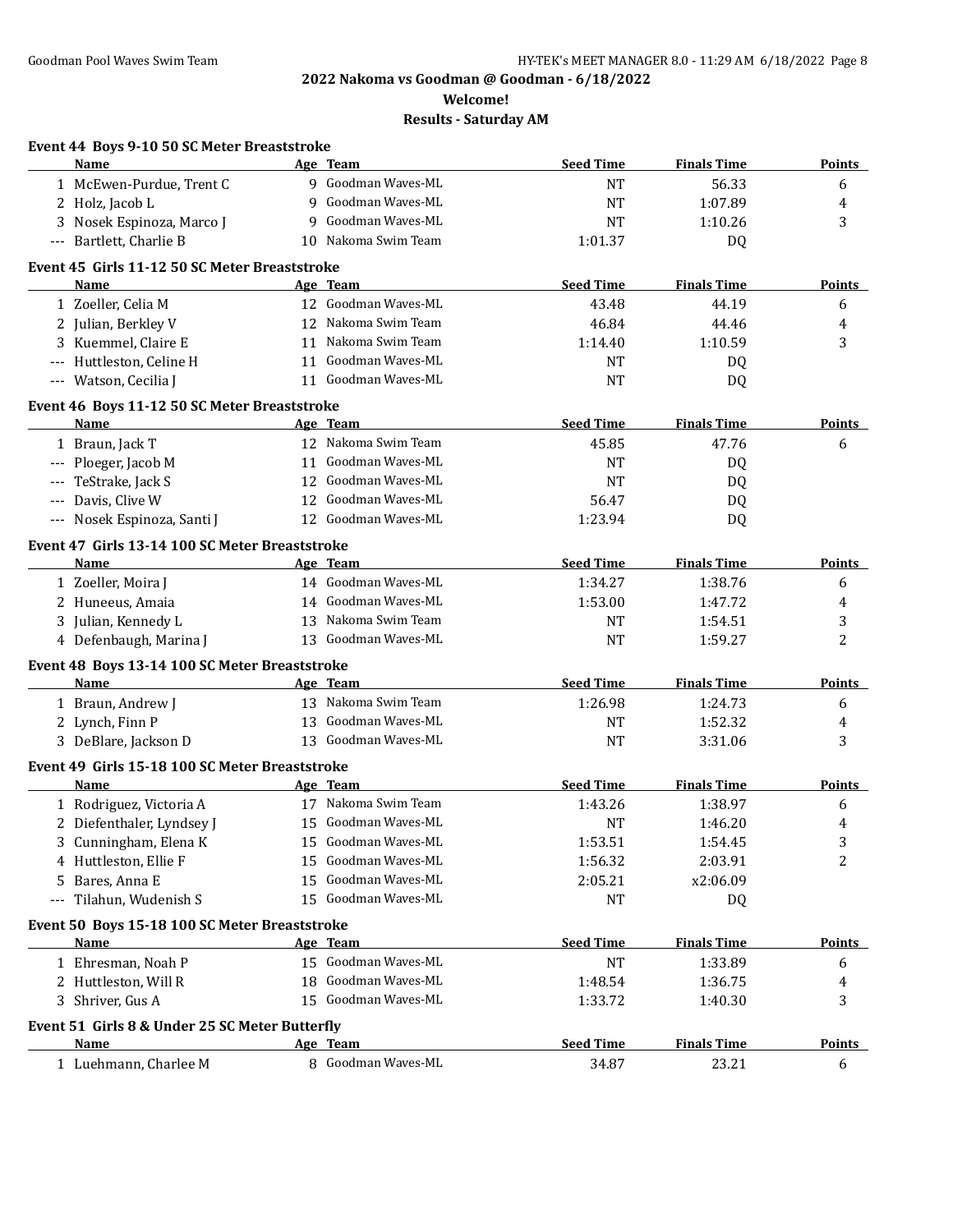**Welcome!**

| (Event 51 Girls 8 & Under 25 SC Meter Butterfly)                 |                              |                         |                         |               |
|------------------------------------------------------------------|------------------------------|-------------------------|-------------------------|---------------|
| <b>Name</b>                                                      | Age Team                     | <b>Seed Time</b>        | <b>Finals Time</b>      | <b>Points</b> |
| 2 Burke, Elizabeth S                                             | 7 Nakoma Swim Team           | <b>NT</b>               | 24.10                   | 4             |
| 3 Imhoff, Gwen O                                                 | 7 Nakoma Swim Team           | <b>NT</b>               | 35.44                   | 3             |
| Event 53 Girls 9-10 50 SC Meter Butterfly                        |                              |                         |                         |               |
| <b>Name</b>                                                      | Age Team                     | <b>Seed Time</b>        | <b>Finals Time</b>      | <b>Points</b> |
| 1 Gregor, Lucy J                                                 | 10 Nakoma Swim Team          | 43.73                   | 40.79                   | 6             |
| 2 Burke, Jenny R                                                 | 9 Nakoma Swim Team           | <b>NT</b>               | 44.85                   | 4             |
| 3 Reimann, Silvia I                                              | 9 Nakoma Swim Team           | <b>NT</b>               | 48.49                   | 3             |
| Event 54 Boys 9-10 50 SC Meter Butterfly                         |                              |                         |                         |               |
| Name                                                             | Age Team                     | <b>Seed Time</b>        | <b>Finals Time</b>      | <b>Points</b> |
| 1 Gardon, Cole M                                                 | 10 Nakoma Swim Team          | 55.17                   | 52.03                   | 6             |
| --- Lee, Carson Z                                                | 10 Nakoma Swim Team          | 56.44                   | DQ                      |               |
|                                                                  |                              |                         |                         |               |
| Event 56 Boys 11-12 50 SC Meter Butterfly                        |                              |                         |                         |               |
| Name                                                             | Age Team                     | <b>Seed Time</b>        | <b>Finals Time</b>      | <b>Points</b> |
| 1 Tereba, Brandon M                                              | 12 Nakoma Swim Team          | 46.11                   | 41.55                   | 6             |
| 2 Gentz, Evan J                                                  | 11 Goodman Waves-ML          | 50.14                   | 47.62                   | 4             |
| Event 57 Girls 13-14 50 SC Meter Butterfly                       |                              |                         |                         |               |
| Name                                                             | Age Team                     | <b>Seed Time</b>        | <b>Finals Time</b>      | <b>Points</b> |
| 1 Pruski, Claire J                                               | 14 Goodman Waves-ML          | 52.96                   | 42.51                   | 6             |
| 2 Rosales, Mira E                                                | 13 Goodman Waves-ML          | 47.01                   | 48.87                   | 4             |
| Event 61 Girls 8 & Under 100 SC Meter IM                         |                              |                         |                         |               |
| Name                                                             | Age Team                     | <b>Seed Time</b>        | <b>Finals Time</b>      | <b>Points</b> |
| 1 Redding, Abby D                                                | 8 Goodman Waves-ML           | 1:50.68                 | 1:47.72                 | 6             |
| 2 Luehmann, Charlee M                                            | 8 Goodman Waves-ML           | <b>NT</b>               | 2:12.11                 | 4             |
| 3 Redding, Jackie A                                              | 6 Goodman Waves-ML           | <b>NT</b>               | 2:56.36                 | 3             |
| Event 63 Girls 9-10 200 SC Meter Freestyle Relay                 |                              |                         |                         |               |
| Team                                                             | Relay                        | <b>Seed Time</b>        | <b>Finals Time</b>      | <b>Points</b> |
| 1 Nakoma Swim Team                                               | A                            | 2:27.92                 | 2:24.33                 | 8             |
| 1) Gregor, Lucy J 10                                             | 2) Coad, Caroline K 10       | 3) Burke, Kelley M 10   | 4) Gregor, Charlie E 10 |               |
| 2 Nakoma Swim Team                                               | B                            | 2:42.99                 | 2:47.18                 | 4             |
| 1) Burke, Jenny R 9                                              | 2) Imhoff, Alison M 10       | 3) Horras, Sydney J 10  | 4) Tereba, Melanie E 9  |               |
| 3 Nakoma Swim Team                                               | C                            | <b>NT</b>               | x3:44.25                |               |
| 1) Urchell, Muiren M 10                                          | 2) Dinndorf, Grace S 9       | 3) Hamelink, Ella A 9   | 4) Braun, Rose M 9      |               |
| 4 Goodman Waves-ML                                               | A                            | 3:00.00                 | 3:45.48                 | 2             |
| 1) Zoeller, Tessa M 10                                           | 2) Storm, Cora E 10          | 3) Kramper, Peyton 0 10 | 4) Ruppel, Paige M 10   |               |
| 5 Goodman Waves-ML                                               | B                            | 3:30.00                 | 3:53.43                 |               |
| 1) Voelker, Zoe S 9                                              | 2) Berge, Gisele J 10        | 3) Dreyfuss, Delia L 10 |                         |               |
| Event 64 Boys 9-10 200 SC Meter Freestyle Relay                  |                              |                         |                         |               |
| Team                                                             | <u>Relay</u>                 | <b>Seed Time</b>        | <b>Finals Time</b>      | <b>Points</b> |
| 1 Nakoma Swim Team                                               | A                            | <b>NT</b>               | 2:44.50                 | 8             |
| 1) Lessner, Rowan C 9                                            | 2) Gardon, Cole M 10         | 3) Williams, Henry S 9  | 4) Gibson, Sam D 10     |               |
| 2 Goodman Waves-ML                                               | A                            | 3:00.00                 | 3:33.65                 | 4             |
| 1) McEwen-Purdue, Trent C 9                                      | 2) Nosek Espinoza, Marco J 9 | 3) Holz, Jacob L 9      | 4) Adamczyk, Ryan M 10  |               |
|                                                                  |                              |                         |                         |               |
| Event 65 Girls 11-12 200 SC Meter Freestyle Relay<br><b>Team</b> | <b>Relay</b>                 | <b>Seed Time</b>        | <b>Finals Time</b>      | <b>Points</b> |
| 1 Goodman Waves-ML                                               | A                            | 2:45.00                 | 3:12.19                 | 8             |
| 1) Sallay, Keila R 12                                            | 2) McEwen-Purdue, Maeve K 12 | 3) Cooley, Cassidy R 12 | 4) Zoeller, Celia M 12  |               |
|                                                                  |                              |                         |                         |               |